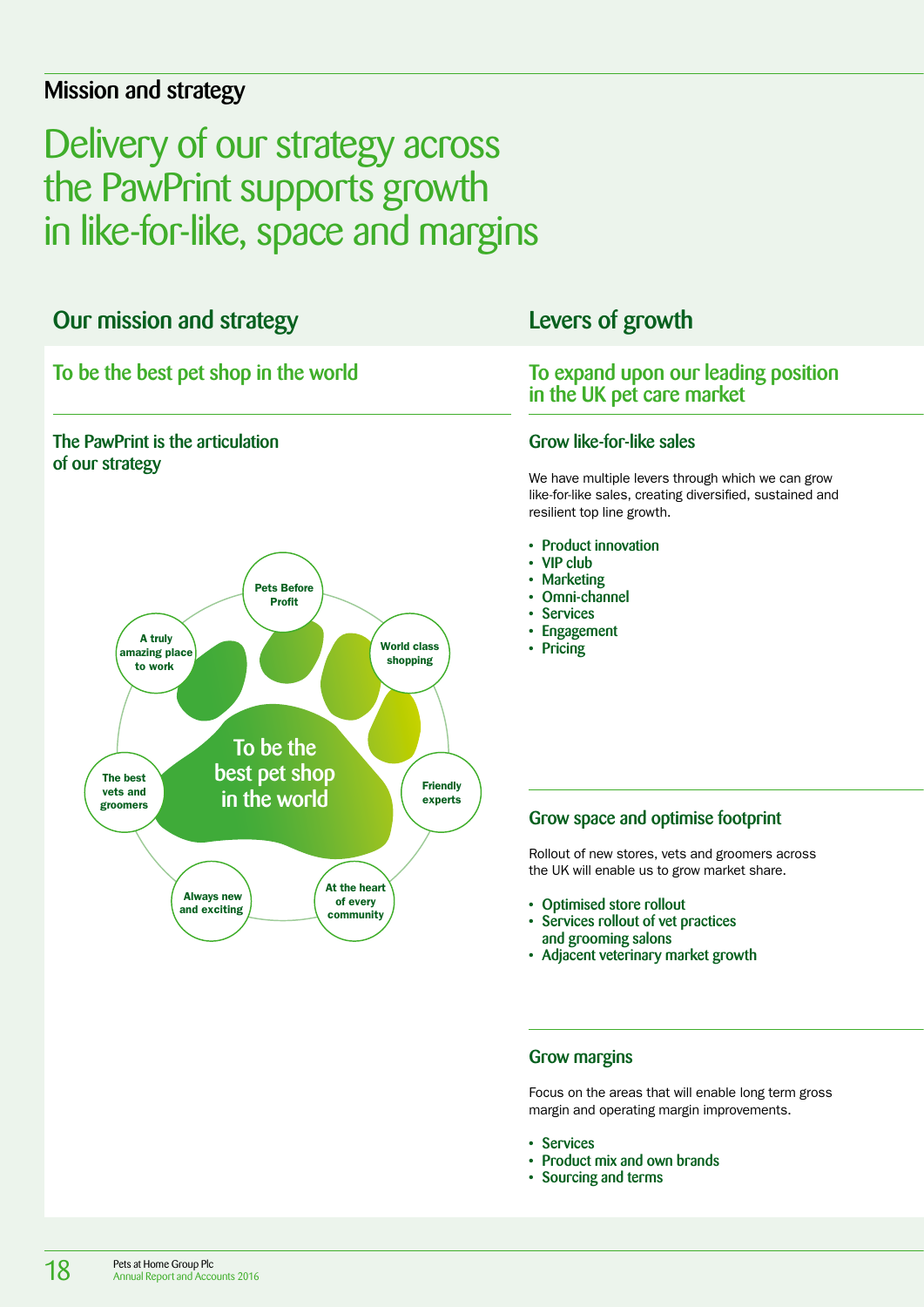# CSR strategy



# Putting responsibility at the heart of our business

Our Pets People Be a great place to work

Heart of the Community At the heart of every local community

Sourcing with Integrity Ensuring we maintain our number one value, putting Pets Before Profit

Our Pets Environment Efficiently using and respecting all resources

#### Product innovation

Continually refreshed product range, own brands and private labels, bringing something new and innovative to customers.

#### VIP club

Grow our loyalty club, which delivers targeted offers to customers and increases our share of their spend.

#### Marketing

Customer brand engagement through a focus on the emotional relationships we have with our pets.

#### Omni-channel

Enable a seamless shopping experience, where products can be delivered to home or picked up in store. Create an online community for pet owners to engage with us.

#### **Services**

Vet practices and grooming salons make us a one stop shop for pet owners, increasing customer visit frequency and loyalty.

#### Engagement

Maintain leading levels of customer engagement with our highly trained colleagues, which is essential to our success.

#### Pricing

Deliver value for money, reflecting product range, exclusivity, convenience, quality, service and price.



#### Optimised store rollout

Open Pets at Home stores in optimal locations to access unmet market spend and consider smaller formats targeted at market subsegments.

#### Services rollout of vet practices and grooming salons

Opening services within all new stores, as well as retrofitting services into the existing estate, driving customer loyalty and visit frequency.

#### Adjacent veterinary market growth

Into areas complimentary to our first opionion practices.



#### Services

Growth and maturity of our higher margin vets and groomers.

#### Product mix and own brands

Create an optimal balance of higher margin Advanced Nutrition, own brand and private label products.

#### Sourcing and terms

Build closer and improved relationships with suppliers to leverage our market reach.





 $\rightarrow$  Read more on page 44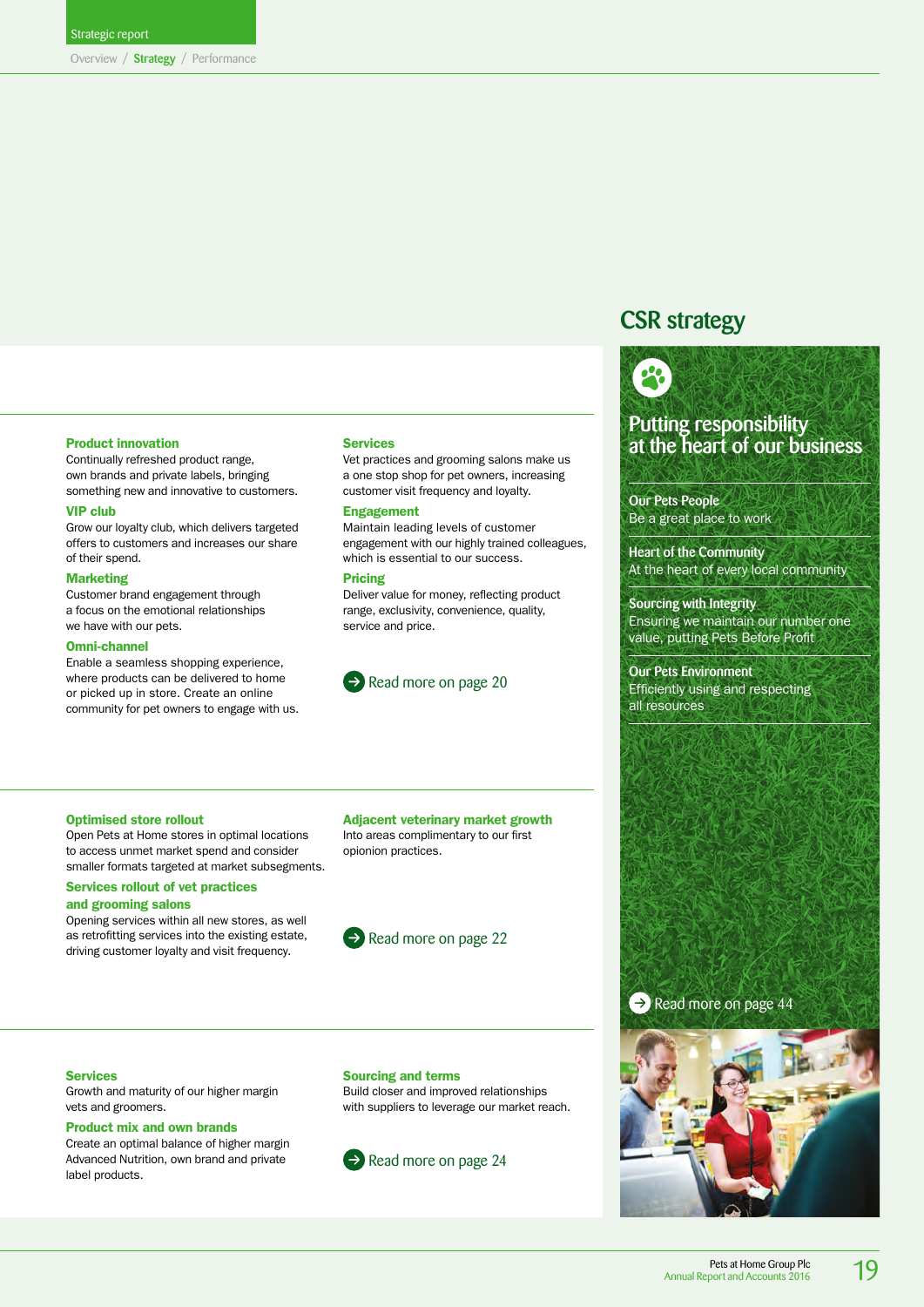# <span id="page-2-0"></span>Strategy in action

# Grow like-for-like sales

Sharing our knowledge and passion for pets, to help you make the most of your lives together.



We're here to help – friendly, accessible experts helping customers to feed their pets better diets.

# Graham Johnson is a Nutrition Consultant in our Salford store

Graham joined Pets at Home two years ago…

"Having completed the initial Steps training, I was keen to develop my expertise further, so I decided to enrol on the Nutrition course. It takes around six months to complete and it gave me a huge understanding of how important an appropriate diet is for both dogs' and cats' health and wellbeing. In fact, I enjoyed the course so much that I've gone on to become a trainer myself!

I find a lot of customers are quite surprised by the level of knowledge our colleagues have. Our in-store vet partner even refers his customers to me when they want to have a discussion around diet, as the Nutrition course gives us a depth of knowledge that is really quite unique.

I want to see our customers giving their pets the best diet they can, but always within a budget that's appropriate. It won't always be

right to advise a customer to go for a top tier Advanced Nutrition diet, if they are starting from Economy dry food. Instead, I will advise on a food that positions in the middle. Ultimately, it's about what is best for the pet, to meet their allergy or dietary requirements, and not favouring a particular brand.

I think that having such important conversations with customers about their pets allows me to develop a relationship and bond that's really special. It's incredibly satisfying to see the positive transformation in their pet after having suggested some nutrition changes. My regulars will often plan their store visits to make sure I'm around!"

#### Strategic link:

Sales of Advanced Nutrition were a key support to like-for-like growth during the year.

 $\bullet$ 

O

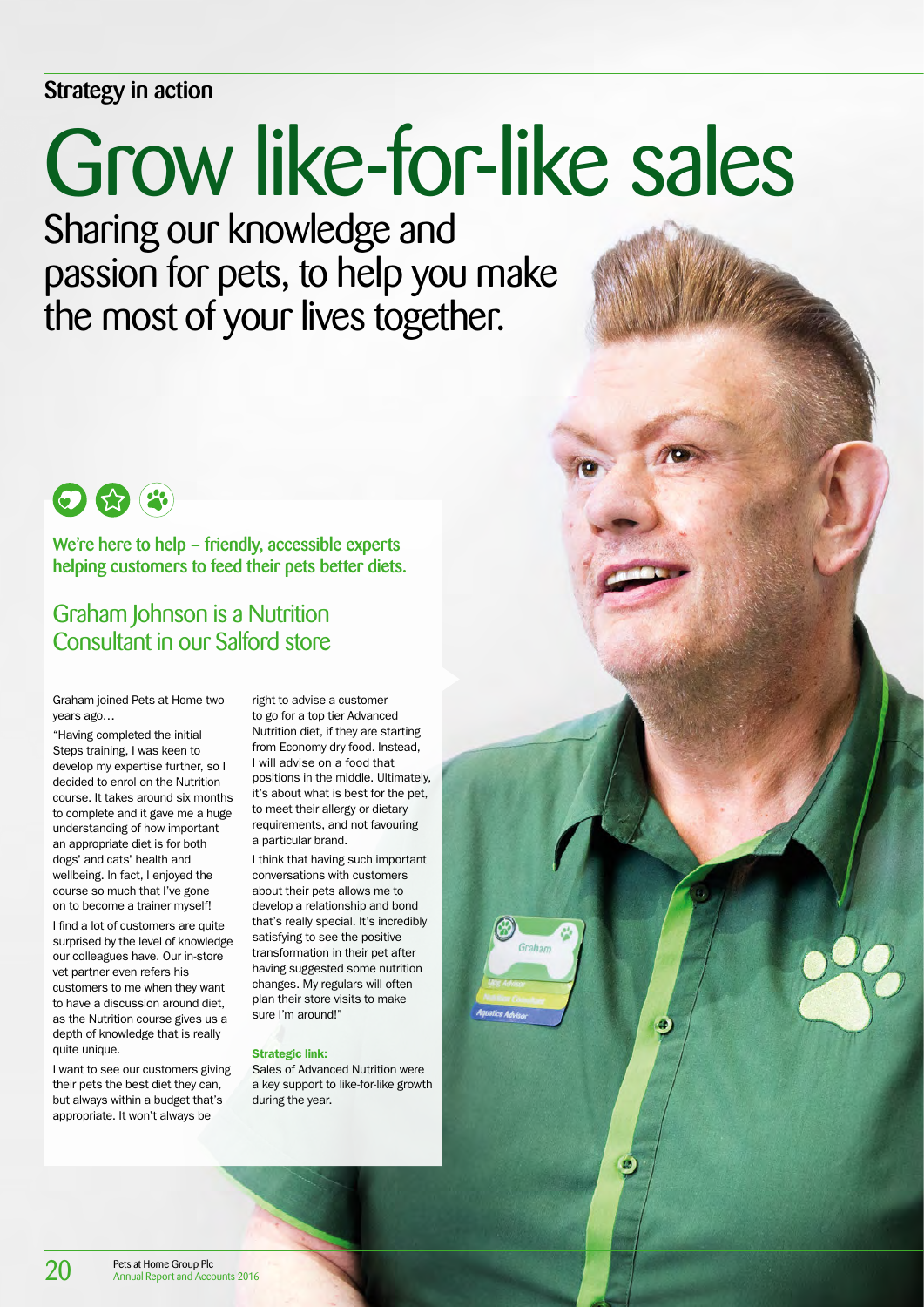### What we did in 2016 **Future plans**

#### Product innovation

- Refreshed 40% of our total product range • Over half of new products were own brand or private labels
- Launched new brands in Advanced Nutrition

#### VIP club

- VIP reached 4.5m members, adding 1.3m during the year
- 13.5m registered pets on the database
- Swipe rate of the VIP card at our tills accounted for 64% of store revenues
- Increased our share of VIP customers' pet spend

#### Marketing

- Launched first Wainwright's advertising campaign
- TV sponsorship of 'For The Love Of Dogs', one of ITV's highest rated programmes

#### Omni-channel

- Expanded the online product range to 12,000, around 4,000 more than in-store
- Leveraged our store base: c50% of online revenues now derived from a collect in-store delivery method

#### **Services**

• Retrofitted 16 vet practices and 30 grooming salons back into our existing estate

#### Engagement

- Colleague retention rate remained strong at 79%
- Customer feedback net promoter score improved to 88%

#### Pricing

- Invested in competitive pricing across accessories
- Widened our entry price range points in some product categories

#### Relevant KPIs

 $2.2\%$ 

#### Group like-for-like growth

1.5%

Merchandise like-for-like growth

10.4% Services like-for-like growth

All 2016 financials refer to the 52 week proforma period to 24 March 2016.

Continue to refresh our product mix, with new private label and own brand launches, as well as exclusive and innovative products that reflect the latest trends, in order to improve customer loyalty and visit frequency.

Grow loyalty and our share of VIPs pet spend by promoting vet practice and grooming salon services and targeted product offers.

Focus on new customer acquisition and brand engagement through our understanding of the love and emotional bond that owners have with their pets.

Develop the link between our online and store based offerings to give customers a seamless shopping experience.

Refurbish and retrofit the existing estate to accommodate further vet practices and grooming salons.

Maintain our industry leading colleague retention and engagement rates, in order to deliver customers outstanding service and advice.

Deliver value for money pricing, which is reflective of product range, exclusivity, convenience, service, price and quality.

# Key risks associated

- Brand and reputation
- Competition
- Our people
- Business systems and information security
- Supply chain/sourcing
- Store and services expansion
- Regulatory and compliance
- Extreme weather

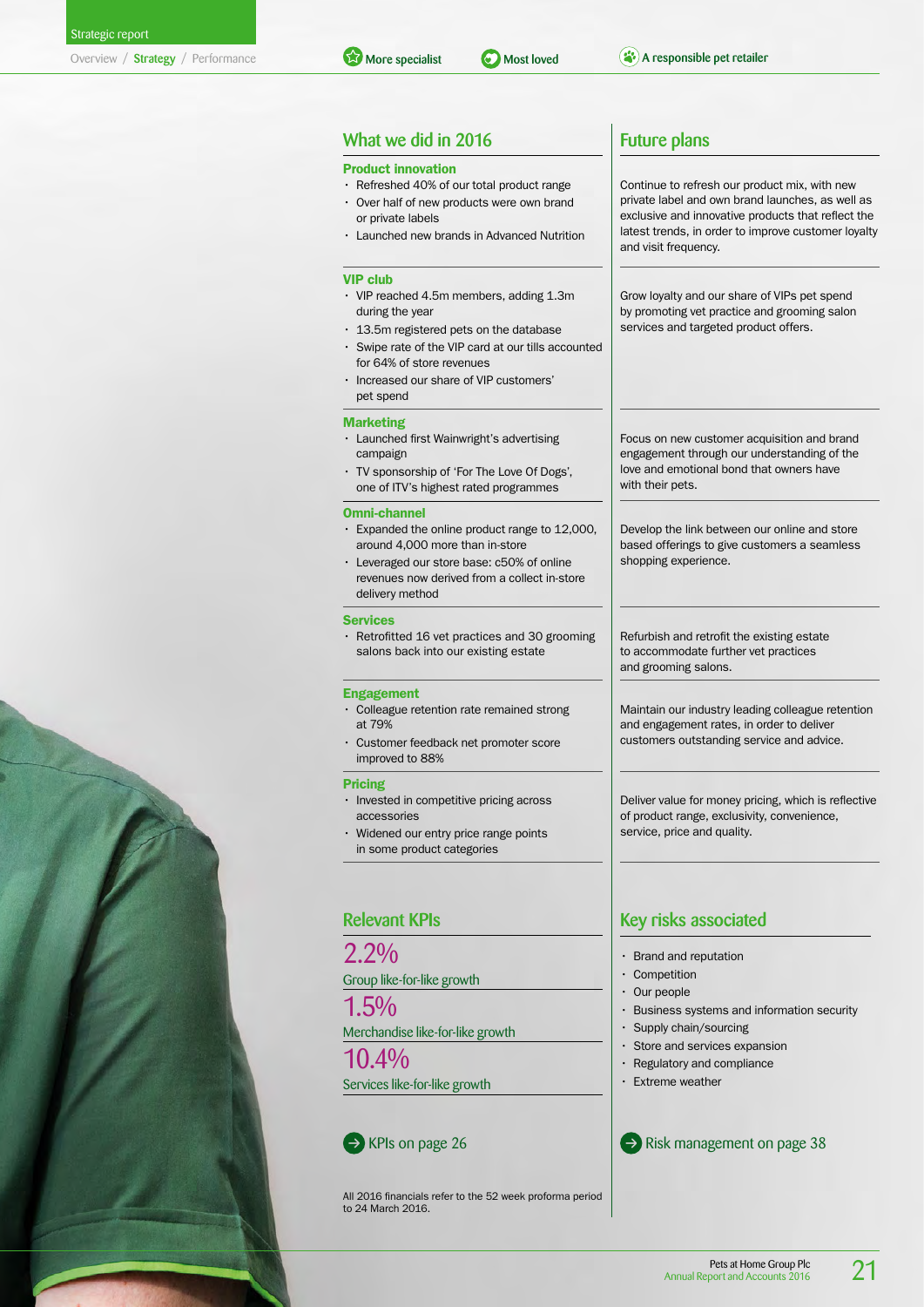# <span id="page-4-0"></span>Strategy in action

# Grow space and optimise footprint

We are bringing an amazing pet experience to more pet owners across the UK.



Creating a cohesive team through the store, vet practice and grooming salon builds colleague engagement and outstanding customer service.

Adam Wolstenholme is the store manager at Prestwich, which opened in January 2016…

"I've been working at Pets at Home for more than 14 years and Prestwich is my fourth store as a manager. Having been with the business for such a long period, I know how important a happy, talented team is to building our success.

I helped to handpick the new store team and made sure we achieved a good balance of experienced colleagues alongside new talent. Between my assistant managers and myself, we have more than 31 years' tenure at Pets!

To develop the team bond, and knowledge, we spent a month training together at the nearby Salford store. One of my favourite aspects about Pets is that the learning and training just doesn't

stop, no matter how long you have been here. It's a continual process, and the more knowledge and expertise we have, the more our customers can benefit, which in turn keeps my team engaged and drives our business forward. I'm really pleased that we will have the full services offer at Prestwich. It's my job to ensure that all three elements of the store, vet and grooming offer knit together, which means keeping all the teams engaged as a solid unit.

#### Strategic link:

Recruiting and training talented colleague teams is crucial in supporting our space rollout strategy.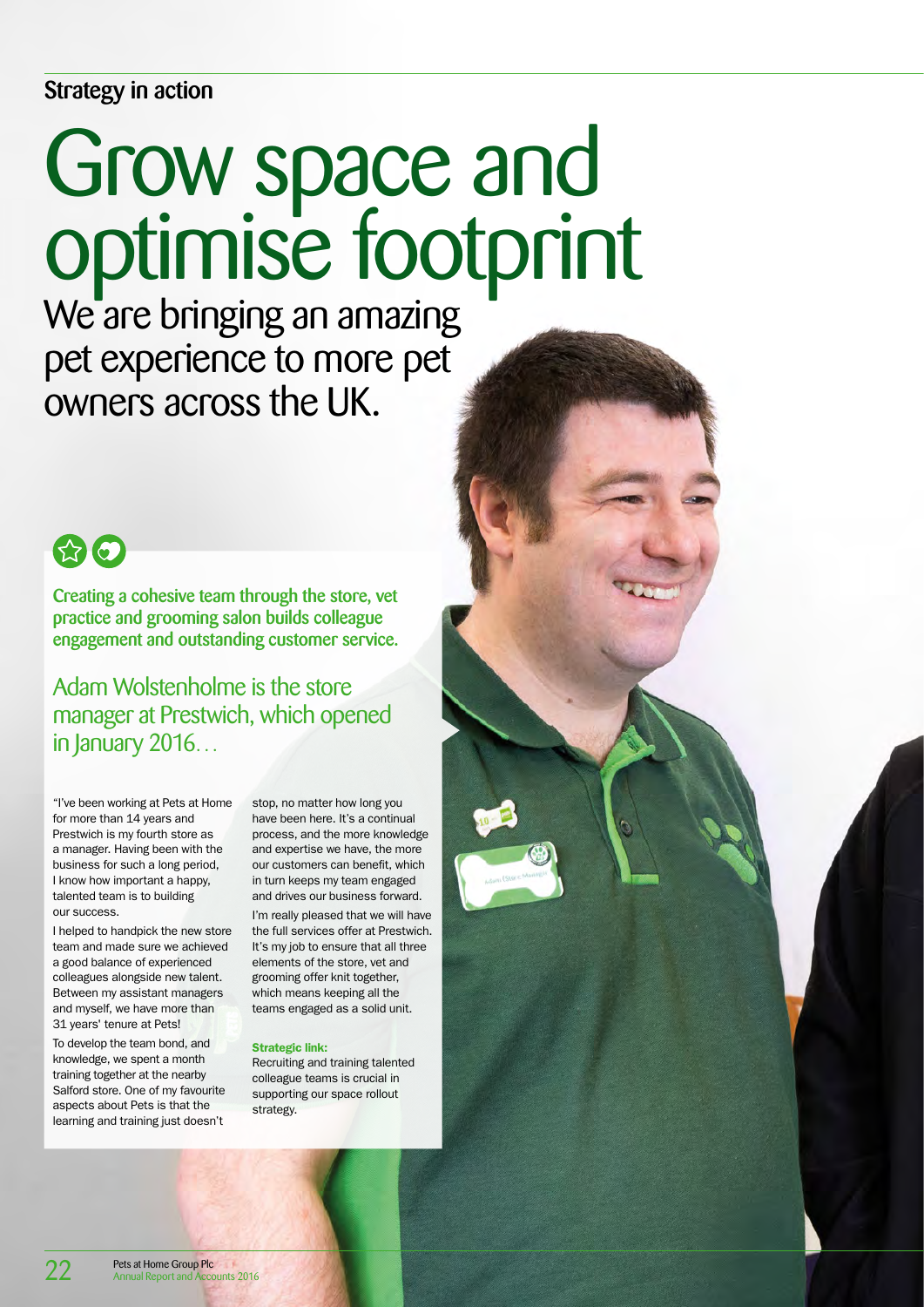

## What we did in 2016

#### Optimised store rollout

• Opened 20 new Pets at Home superstores (net)

More specialist **C** Most loved **A** responsible pet retailer

- Total portfolio of 419 superstores
- Trial formats: Opened six Barkers stores and one Whiskers 'n Paws

#### Vet practice and grooming salon rollout

- Opened 50 new vet practices, 39 in-store and 11 standalone
- Total vet practice portfolio of 388 practices
- 59% of stores have a vet practice
- Opened 60 new grooming salons
- Total portfolio of 240 grooming salons
- 56% of stores have a grooming salon

# Adjacent veterinary market growth

Target UK portfolio is 500 Pets at Home superstores. We will continue to open new stores in optimal locations that are not currently served by Pets at Home.

Trialling new formats:

Barkers, our dog focused, premium High Street store, and Whiskers' n Paws, a smaller convenience store targeted at the core Pets at Home customer.

Target UK portfolio of 700 vet practices, comprised of 450 in-stores and 250 standalones.

Target UK portfolio of 350 grooming salons.

We aim to open every new store with both a vet and grooming salon and retrofit services back into the existing estate.

• Acquired two specialist referral centres **Expand further in the specialist referrals space** and in areas complimentary to our first opinion practices.

> Since the financial year end we have acquired two further veterinary specialist referral centres.

#### Relevant KPIs

20 new Pets at Home superstores (net)

50

new vet practices

60 new grooming salons

RPIs on page 26

#### Key risks associated

- Brand and reputation
- **Competition**
- Our people
- Store and services expansion
- Liquidity and credit risk

 $\rightarrow$  Risk management on page 38

All 2016 financials refer to the 52 week proforma period to 24 March 2016.



Pets at Home Group Plc Annual Report and Accounts

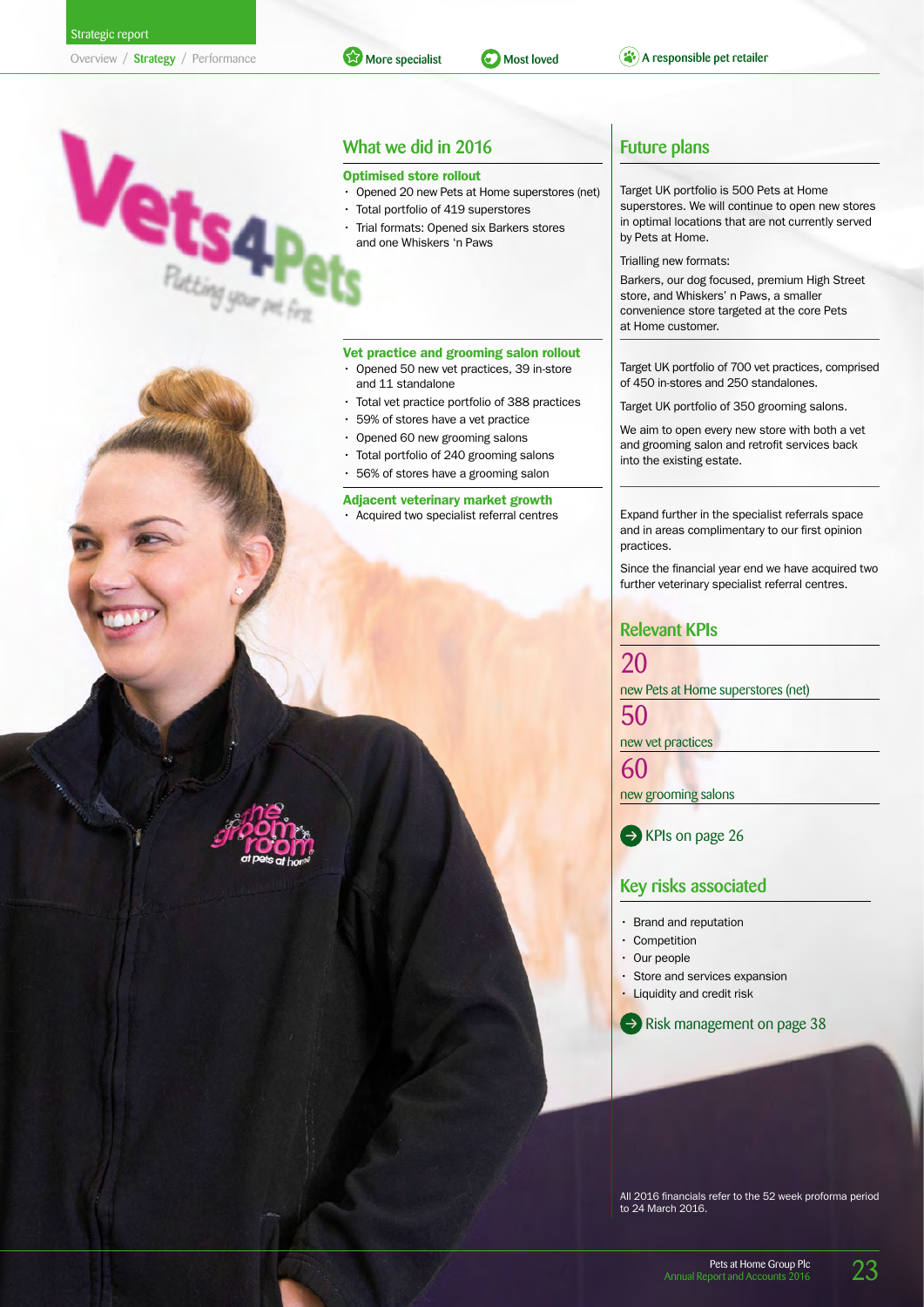# Strategy in action

# Grow margins We are the pet experts, with the widest product range, vets and groomers, all under one roof.

## What we did in 2016 Future plans

#### Services

- Services gross margin expanded by 35 bps to reach 33.0%
- Services revenues grew to 10.5% of Group revenue, compared with 8.6% in the prior year
- Fee income from Joint Venture vet practices up 22.3% to £34.5m

#### Product mix and own brands

- 42% of store revenues are own brand/private label, compared with 43% last year
- Advanced Nutrition revenues grew by 12.3% to £163.2m
- Wainwright's revenues grew by 17.4% to £47.0m

#### Sourcing and terms

- Refreshed >1,500 own brand or private label products during the year
- Terms and working capital efficiencies progressing in-line with our expectations

54.5%

Group gross margin, +31bps

57.0%

Merchandise gross margin, +79bps

33.0%

Services gross margin, +35bps

16.0%

pre-exceptional EBITDA margin, -38bps



All 2016 financials refer to the 52 week proforma period to 24 March 2016.

Continue to rollout new vet practices and grooming salons, which generate a higher operating margin than the Group. As these pet services mature, margin leverage translates into support for Group profitability.

Generate the right balance between high margin and lower margin products by maintaining the participation of own brands and private labels, with a focus on Advanced Nutrition food. Our flagship brand, Wainwright's Advanced Nutrition, provides an opportunity to enhance both revenues and margins.

Build closer relationships with suppliers and improve contractual terms, improve product quality and access innovative new products. Continue to leverage our dedicated sourcing office in Hong Kong, Pets at Home Asia, to develop relationships with existing and new suppliers overseas.

Improve buying terms by driving economies through increased quantities, providing financial support for TV and marketing campaigns and negotiating on working capital terms.

# Relevant KPIs Key risks associated

- Brand and reputation
- **Competition**
- Supply chain/sourcing
- Treasury and financial risk
- Store and services expansion
- Regulatory and compliance